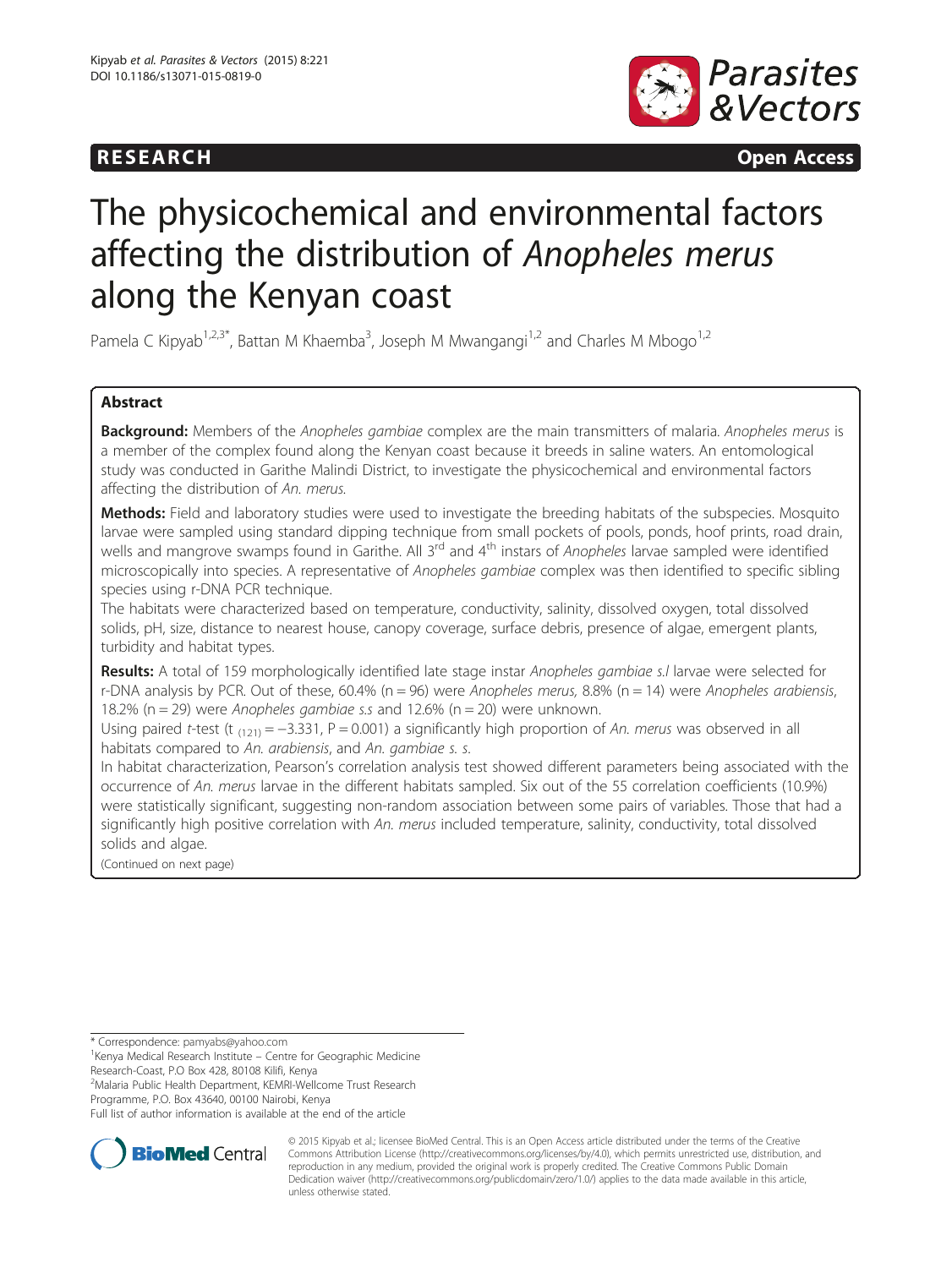#### (Continued from previous page)

**Conclusions:** Different physicochemical parameters and environmental parameters affect the occurrence of An. merus. In this study, higher temperatures accelerate the growth of the larvae and aids in growth of micro-organisms and algae which are food sources for the larvae. Saline waters favour the growth and development of An. merus larvae; they are also able to develop in a range of saline waters. Conductivity, total dissolved solids and canopy coverage are among the important factors influencing the development and abundance of An. merus larvae in their habitats. Habitat type also influences the abundance of An. merus larvae. They mainly prefer to breed in pools and ponds, but not swamps, hoof prints and wells.

Keywords: An, gambiae, An. merus, Breeding habitats, Physicochemical parameters, Environmental parameters

#### Background

The Anopheles gambiae complex is primarily responsible for approximately 80% of global malaria morbidity and mortality that occurs in sub-Saharan Africa [\[1\]](#page-6-0). An. merus is a member of the An. gambiae complex. In East Africa, An. merus is sometimes considered to play a secondary role in malaria transmission [\[2](#page-6-0)]. However emerging evidence gathered in recent studies in Madagascar and coastal parts of Tanzania implicates An. merus as a primary transmitter of malaria [\[3](#page-6-0),[4](#page-6-0)].

An. merus is known to breed in salty waters [\[5,6](#page-6-0)]. Studies on An. merus in Jimbo village on the Kenyan coast, observed that peak larval densities of An. merus occurred in waters with a salinity range of 30-50%. The larvae were also capable of completing development in alkaline saline water collected from an inland location around Lake Jipe in Kenya [\[5](#page-6-0)]. Studies in Madagascar also observed that An. merus larvae bred in crab-holes in the Betsiboka estuary with salinity of 0.07%. Larval mosquitoes were also collected in water which contained ions of Na<sup>+</sup> 13, K<sup>+</sup> 0.3, Ca<sup>++</sup> 0.62, and Mg<sup>++</sup> 1.1 [\[3\]](#page-6-0).

Laboratory experiments done on the larvae of An. merus showed that at 24°C, survival rates from egg to fourth instar larvae showed a significantly better survival rate of 46.4% in 25% salinity compared with 15.5% freshwater [\[7](#page-6-0)].

Previous studies on An. gambiae s.l larvae showed that small habitats were more productive for Anopheline mosquitoes compared to large larval habitats during the rainy season [\[8](#page-6-0)]. This is because, larval predation is less prevalent in temporary habitats than it is in large permanent habitats [[9,10\]](#page-6-0), and again, open habitats tend to produce more algae which is the main food source for An. gambiae s.l, than shaded habitats [\[11\]](#page-6-0). An. gambiae s. l may have evolved to exploit these favourable conditions by selecting small and open habitats for oviposition. Stream pools and puddles are shallow and tend to be having lower complexity in terms of debris and vegetation cover. This means that the larval development tends to be faster due to higher temperatures and density remains high due to lower predator risk. The swamps, which are big in size, have higher complexity, which results in higher concentration of other invertebrate species [\[12](#page-7-0)], which could be important as predators or competitors for Anopheles larvae.

Knowledge of the preferred habitat of a mosquito is critical when considering the management of the vector species [[11](#page-6-0)]. Mosquitoes commute between blood-meal hosts and breeding site. Thus, heterogeneity in human biting reflects underlying spatial heterogeneity in the distribution and suitability of larval habitat as well as inherent differences in the attractiveness, suitability and distribution of blood-meal hosts. One of the possible strategies of malaria control is to identify local vector species and then attack water bodies that contain their larvae [\[13\]](#page-7-0).

With regard to transmission reduction, attention must be paid to the areas of greatest vector abundance [[14,15](#page-7-0)]. Besides geographic location, knowledge of ecological features of mosquito breeding sites is a potential key element for implementing efficient and effective larvae control measures. Such measures have been shown to be an important tool to reduce malaria endemicity [[16,17\]](#page-7-0).

Along the Kenyan coast, there is no detailed information on the breeding sites of this species which is an important vector of malaria. Reported in this paper are the investigations on the determination of how the physicochemical and environmental factors in the larval habitats affect the survival, distribution and abundance of An. merus.

#### Methods

#### Study site

The study was carried out in Malindi district which is the tenth largest town in Kenya and a major tourist destination in Kilifi County along the Kenya Coast. Malindi town is approximately 108 km north of Mombasa. Entomological sampling was carried out in Garithe village located 27 kilometers north of Malindi town in Kenya. Garithe has been previously described [[18\]](#page-7-0). The coastal part of Garithe consists of mangrove trees and the area experiences high tides every month leaving pools of water during the low tides. These pools of salty water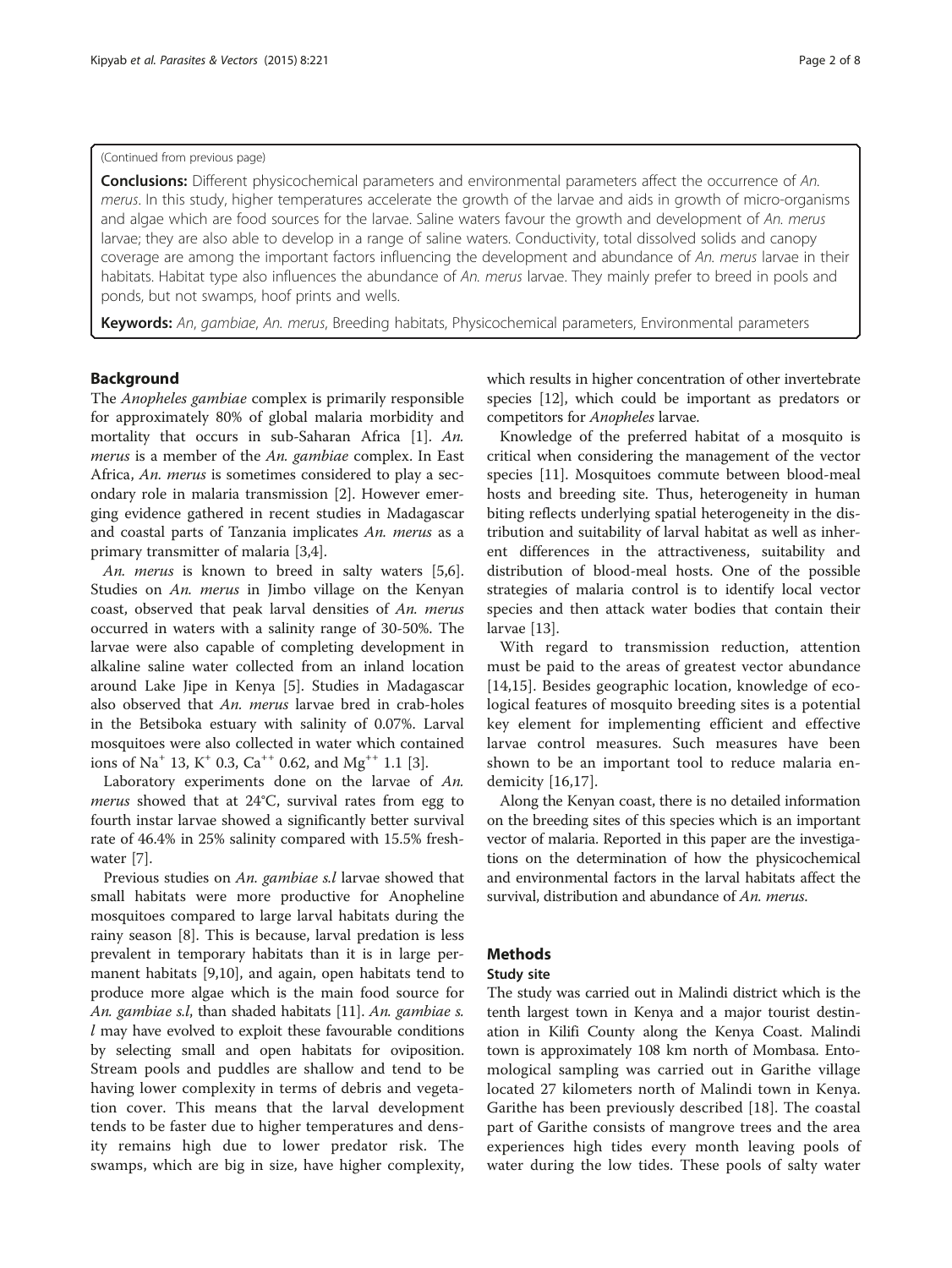provide suitable habitats for An. merus breeding. The area also has numerous pockets of man-made ponds [\[2\]](#page-6-0).

#### Larval habitat characterization

Characterization of a larval habitat required data from both environmental and physicochemical variables. The following environmental variables were recorded: Size of habitat (water depth, length and width), distance to nearest house, distance from the sea shore, canopy cover, algal cover, emergent plant cover, and turbidity. The physicochemical variables recorded were: salinity, dissolved oxygen, conductivity, water temperature, and pH.

For each larval habitat identified, the latitude and longitudinal co-ordinates were taken and recorded using a hand held Global positioning system (GPS) instrument (Garmin International Inc., Olathe, KS). For each habitat identified, the water depth, length and width were measured using a 1 M stick. Any measurements greater than 1 M were recorded as >0 1 M. Distance to the nearest house was measured using a tape. If distance measured were more than 100 M the distance was assessed visually and an estimate of the distance recorded. Canopy cover was measured as a percentage cover of shade over the habitat. Algal coverage was recorded as being present or absent. Emergent plants included both aquatic and immersed terrestrial vegetation and this was recorded as either present or absent. Turbidity was measured by placing the water in a clear glass container and placing it against a white background and recording it as either clear, low, medium or turbid.

The physicochemical variables were measured using a hand held field instrument, YSI 650 Multiparameter Display System (YSI environmental, YSI incorporated, Yellow springs Ohio USA). The machine automatically recorded pH, salinity, temperature, dissolved oxygen, total dissolved solids and conductivity. After the instrument was configured, the rod was placed in the water for one to two minutes after which it displayed the results of the readings on the screen and recorded.

#### Larval sampling, storage and identification

Mosquito larvae were collected from the different aquatic habitats identified in Garithe. This was done in the morning hours between 0900 hrs and 1200 hrs. The habitats were first inspected for the presence of mosquito larvae. If mosquito larvae were present then 3–20 dips were taken with a standard mosquito dipper (350 ml) depending on the size of the habitat, this was done at each site. Mosquito larvae collected were kept in whirl packs and stored in a cool box. They were then transported to the laboratory in Malindi for further processing.

The third and fourth instar stage mosquito larvae collected were preserved in 100% ethanol, while the first

and second stage instars were taken to the insectary at the Kenya Medical Research Institute (KEMRI) in Kilifi where they were reared using the water collected from their respective habitats and allowed to grow until they became 4<sup>th</sup> instar larvae which were then identified and preserved in 100% ethanol. Each habitat was given a labeling code and all larvae collected were placed in different vials labeled according to the habitat they were collected from.

Pupae collected from the different habitats in the field were kept in emergent cages at the KEMRI insectary; the emerged adults were then identified as Anopheles gambiae morphologically using taxonomic keys of Gillies and De Meillon [\[19](#page-7-0)] and Gillies and Coetzee [\[20\]](#page-7-0) using morphological identification [[20\]](#page-7-0) and preserved in ethanol for PCR. All Anopheles gambiae s. l identified were then further identified to sibling species using r-DNA polymerase chain reaction (PCR) analysis [\[21\]](#page-7-0).

#### Data management and analysis

All data collected in the field was recorded in field sheets and note books. Simpson Diversity Index (D) was used to assess the species richness and abundance in Garithe study site in Malindi.

$$
D = 1 - \left[ \frac{\sum n (n-1)}{N (N-1)} \right]
$$

Where D is Simpson diversity index, N is total number of species in community, n is proportion of each species.

Pearson's correlation was used to evaluate how the physicochemical parameters associate with each other in the breeding habitat. Pearson's correlation of coefficients was also done per habitat to determine if there was a positive association among the parameters measured with An. merus larvae. Larval abundance in relation to habitat diversity was done using (one way) analysis of variance and *t*-test was used to determine the significance statistically in the number of Anopheles merus larvae found in the habitats.

#### Results

Six habitat types were found in Garithe, this included hoof prints, ponds, pools, road drains, swamp and wells. Amongst the habitats, ponds and pools were the most sampled habitats, while hoof prints, road drain, swamp and well were sampled less frequently.

From these habitats a total of 3,228 mosquito larvae and 347 pupae were collected in Garithe from September 2007 to March 2008. Of this, 53.7% (n = 1,732) were anophelines and  $46.3\%$  (n = 1,496) were culicines. Only about 67.15%  $(n = 1,163)$  of the anopheline larvae were early instars and 32.9% ( $n = 569$ ) of the anopheline larvae were late instars. Using the F - distribution analysis of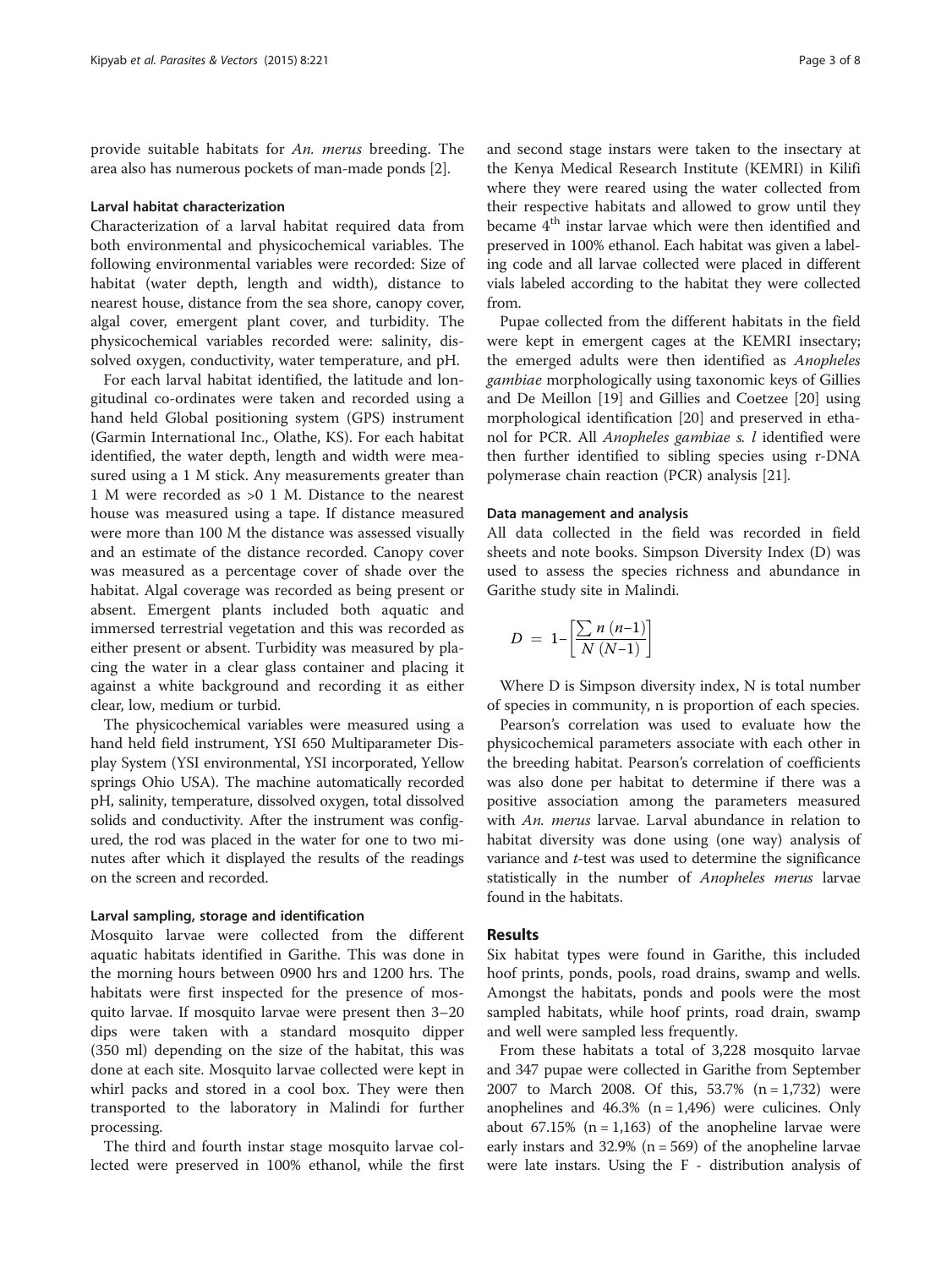variance, there was a statistical significant difference in the number of early instar of An. gambiae s.l in all the habitats sampled (F  $_{(5,117)} = 2.404$ ; P = 0.041), but in late instars of An. gambiae s.l there was no statistical significant difference in the number of late instars in all habitats sampled  $(F_{(5,117)} = 0.276; P = 0.926)$ . All the late instars anophelines were morphologically identified as Anopheles gambiae s.l. The pupae collected were kept in emergent cages in the insectary where only 40.9%  $(n = 142)$  emerged as adults. Out of these,  $21.12\%$  (n = 30) emerged adults were identified as Anopheles gambiae s.l and were tested by r-DNA PCR to sibling species.

A high mean number of early and late instars of Anopheles gambiae were observed from ponds, pools and wells while low mean number of larvae was observed in road drain and swamp. High numbers of early instars were observed in hoof prints suggesting that they were the preferred oviposition sites for An. gambiae. More pupae and late instars were observed in ponds and pools but few were observed in hoof prints, suggesting a high survival rate in these habitats. No pupae were observed in road drains, swamps and wells suggesting that the larval production in these habitats was very low.

#### Proportion, and distribution of An. gambiae s. I larvae found in Garithe

A total of 159 morphologically identified late stage instar Anopheles gambiae s.l larvae were selected for r-DNA analysis by PCR. Out of these,  $60.4\%$  (n = 96) were Anopheles merus,  $8.8\%$  (n = 14) were Anopheles arabiensis,  $18.2\%$  (n = 29) were *Anopheles gambiae s.s* and  $12.6\%$  $(n = 20)$  were unknown (Figure 1). The unknown samples tested PCR negative during the second and third PCR runs. This shows that An. merus larvae are the abundant species in Garithe.

The distribution of An. gambiae s.s, An. arabiensis and An. merus larvae from the different habitats in Garithe is shown in (Figure [2\)](#page-4-0). Using paired *t*-test (t  $_{(121)} = -3.331$ ,  $P = 0.001$ ) a significantly high proportion of An. merus



was observed in all habitats compared to An. arabiensis, and An. gambiae s. s.

An. merus was observed more in pools than in other larval habitat types. However, it was observed to occur in sympatry with An. gambiae s.s and An. arabiensis in ponds, road drains and wells. Swamps and hoof prints only supported the development of An. merus larvae as An. gambiae s.s and An. arabiensis were not observed in these habitats.

#### Species diversity

Species richness and abundance was calculated within the An. gambiae s.  $l$  using the Simpson diversity index where D (diversity) was 0.582, this shows that there is moderate diversity of the species.

#### Habitat characterization of An. merus in Garithe

Table [1](#page-5-0) shows the means of the physicochemical and environmental parameters in different habitat types in Garithe. There was little variation in temperature  $(24.71 \pm 0.28)$  and pH  $(8.47 \pm 0.09)$  in all habitat types. There was significantly high salinity levels observed in ponds  $(57.06 \pm 27.97)$ , swamps  $(95.51 \pm 79.27)$  and wells  $(69.95 \pm 69.51)$  compared to pools  $(26.98 \pm 11.71)$ , road drain  $(0.38 \pm 0.27)$  and hoof prints  $(42.70 \pm 31.68)$ . There was a wide range of salinity levels in swamps and hoof prints while in pools it varied slightly. Further, conductivity, dissolved oxygen and total dissolved solids (TDS) varied within and among the habitat types.

Using Pearson's correlation analysis test, different parameters were found to be associated with the occurrence of An. merus larvae in the different habitats sampled. In hoof prints, temperature, conductivity, salinity and total dissolved solids were the key factors that determined presence of An. merus. In ponds, temperature and total dissolved solids determined the presence of An. merus while in pools algae was the only parameter associated with the presence of An. merus larvae. Interestingly, salinity in pools was not observed to be favourable to the development of An. merus larvae despite the favourable range of salinity levels. In wells, conductivity, TDS and canopy coverage influenced the presence of An. merus larvae; however, in road drain and swamp none of the physicochemical and environmental parameters were associated with the presence of An. merus larvae, even though An. merus larvae were sampled from these habitats.

The correlation coefficients among the chemical and environmental variables are shown in (Table [2\)](#page-6-0). Using Pearson's correlation of analysis 6 out of the 55 correlation coefficients (10.9%) were statistically significant, suggesting non-random association between some pairs of variables.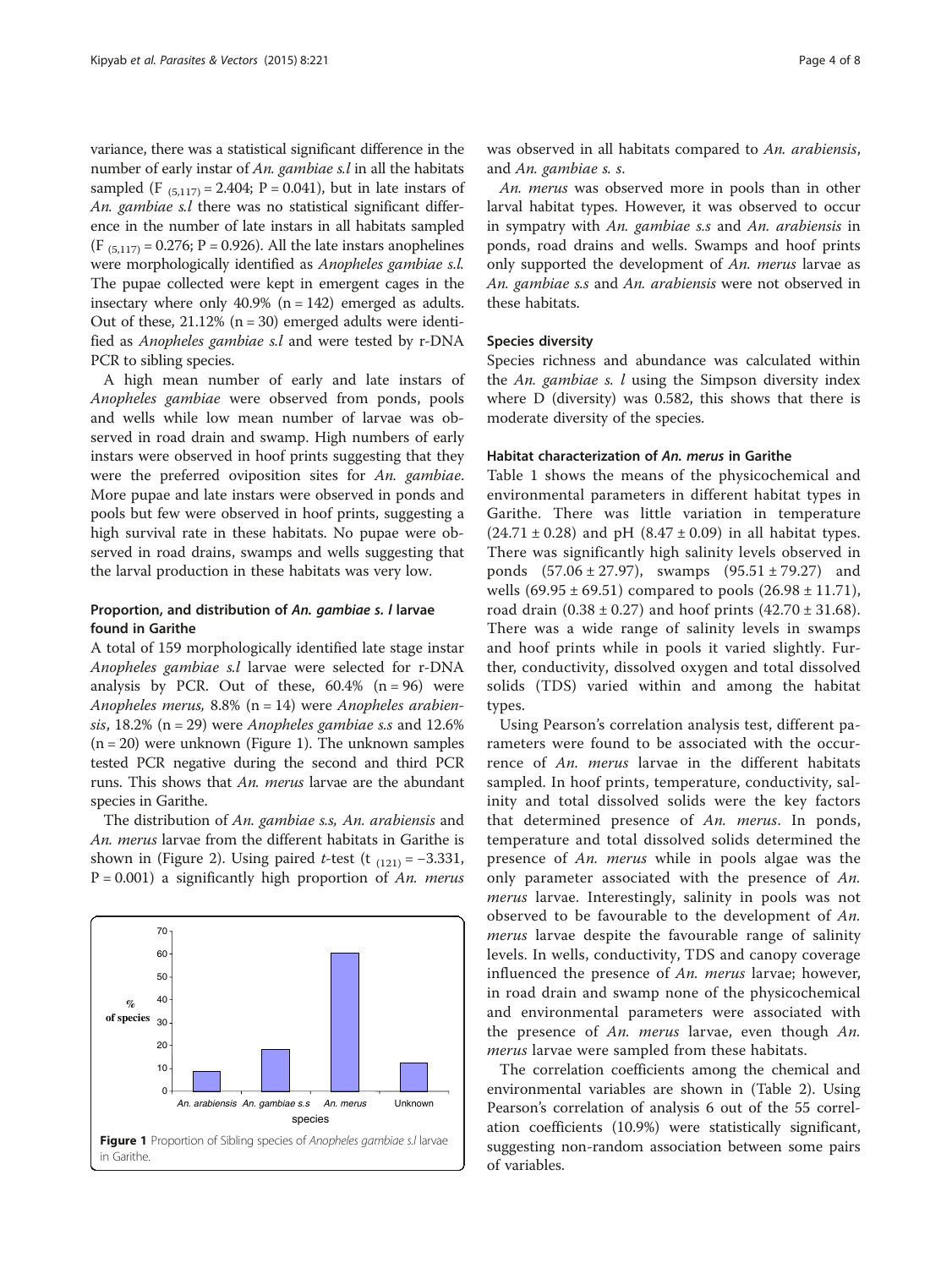<span id="page-4-0"></span>

A significantly high positive correlation of (34.6%) was observed between An. merus and temperature suggesting that this parameter is important for the development of An. merus larvae. An. merus also had a positive correlation with salinity of (26.4%), suggesting this species is able to tolerate the presence of salinity in its habitat. Conductivity also had a strong (68.6%) positive association with salinity, indicating that in this habitats conductivity as a factor made salinity to be available. Presence of algae in the habitats showed strong positive associations with TDS (39.4%), indicating that TDS as a factor encouraged the growth of algae.

#### **Discussion**

In this study, in the different habitats, Anopheles and Culex species were collected but, the most abundant species was An. merus. This suggested that the area Garithe in Malindi district has favourable habitats for the survival and development of An. merus larvae. This is in conformity to previous findings [[18](#page-7-0)[,8\]](#page-6-0), where large numbers of An. merus was observed in this area.

An. merus was observed to exist in sympatry with the other sibling species within the An. gambiae s.l complex namely An. gambiae s.s and An. arabiensis. The foregoing was also observed in earlier studies done in Garithe [[8\]](#page-6-0). In addition, the same was reported in Madagascar where *An. merus* was always observed in sympatry with members of the An. gambiae complex [\[3](#page-6-0)].

The area Garithe is found near the sea shore and this meant that *An. merus* usually existed near the sea shore. The same was also noted in Madagascar where An. merus was sampled near the sea shore in the West coast of Madagascar [[3\]](#page-6-0). Further observations indicating that An. merus was the most abundant species were also reported in Jimbo village along the Kenyan Coast [\[5](#page-6-0)]. But in contrast to this, in South Africa, some An. merus was sampled inland in saline pools  $[22]$  $[22]$ ; this meant that An. merus could also be found inland, provided that the

habitat in which they breed has conditions suitable for its development.

Each habitat in Garithe all had different physicochemical and environmental variables that were key determinants of the presence of An. merus larvae.

Temperature was a significant factor in the abundance of An. merus larvae in hoof prints and ponds. Previous studies have also found that moderately high temperatures were necessary for the optimum growth of Anopheles larvae; they further found that, high temperatures usually accelerated their growth [[23](#page-7-0)]. Furthermore, other studies have observed that warm water also allowed more micro-organisms to grow, which provide food sources for mosquito larvae [[10\]](#page-6-0). In addition, it was also noted that high temperatures support year round rapid decomposition of debris, leaf litter and dead algae, which provided food resources to the Anopheles larvae [[9\]](#page-6-0).

Salinity was also a significant factor in determining the abundance of An. merus larvae in hoof prints. High salinity levels were observed in swamps, which only An. merus larvae can survive in; in contrast to this, some An. merus were sampled in road drains which had low levels of salinity compared to the other habitats, this suggests that An. merus larvae can survive in a range of saline waters as was previously observed [\[5](#page-6-0)], it was found that, in their laboratory breeding experiments, An. merus larvae were capable of completing development between 0 - 100% saline water with an optimum development at 0%, 40% and 60% saline water [\[7](#page-6-0)].

Algae was a significant factor in the abundance of An. merus larvae in pools; this was also observed previously in Garithe, that algae favoured the abundance of An. gambiae s.l as it was the main source of its food [\[8](#page-6-0)].

Conductivity, total dissolved solids and canopy coverage was a significant factor in the abundance of An. Merus larvae in hoof prints and wells. In Banambani Mali, it was observed that conductivity and TDS have significant effects on niche partitioning of young Anopheles larvae [[24](#page-7-0)]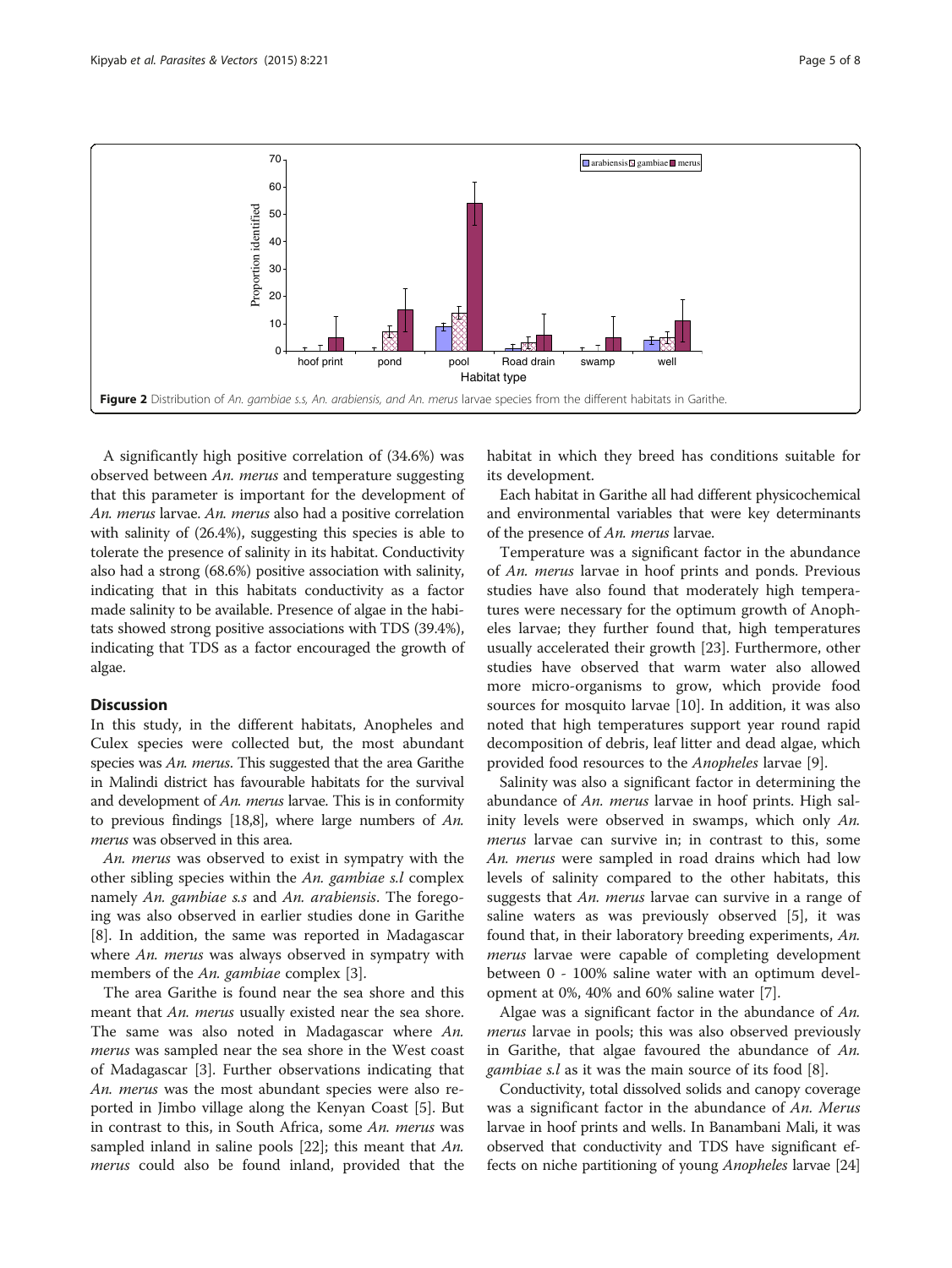<span id="page-5-0"></span>Table 1 The means of the physicochemical and environmental parameters in the six different habitat types in Garithe

| Habitat type | Temp (°C)                     | Conduct (S/m)       | Salinity (dS/m)                | Dissolved Oxygen (mgL) | рH              | TDS (mg/L)                | Can %                    | Algae %                      | Emera %           | Debris %          |
|--------------|-------------------------------|---------------------|--------------------------------|------------------------|-----------------|---------------------------|--------------------------|------------------------------|-------------------|-------------------|
| Hoof print   | $23.94 \pm 1.07$ <sup>a</sup> | $53.62 \pm 35.70^a$ | $42.70 \pm 31.68$ <sup>a</sup> | $170.14 \pm 150.66$    | $8.16 \pm 0.25$ | $39.68 \pm 29.31^{\circ}$ | $0.00 \pm 0.00$          | $0.00 \pm 0.00$              | $0.00 \pm 0.00$   | $0.00 \pm 0.00$   |
| Pond         | $24.18 \pm 0.48^{\circ}$      | $120.76 \pm 48.62$  | $57.06 \pm 27.97$              | $140.79 + 59.67$       | $8.28 \pm 0.13$ | $262.58 + 207.07a$        | $22.61 \pm 4.00$         | $5.71 \pm 2.21$              | $4.38 \pm 1.10$   | $14.32 \pm 2.36$  |
| Pool         | $25.12 \pm 0.43$              | $45.70 \pm 15.43$   | $26.98 \pm 11.71$              | $47.02 \pm 33.76$      | $8.64 \pm 0.14$ | $32.51 \pm 11.32$         | $16.32 \pm 2.65$         | $3.89 \pm 1.47$ <sup>a</sup> | $4.17 \pm 1.01$   | $12.96 \pm 2.20$  |
| Road drain   | $24.56 \pm 0.74$              | $0.60 \pm 0.56$     | $0.38 \pm 0.27$                | $97.00 \pm 48.63$      | $8.51 \pm 0.43$ | $0.39 + 0.35$             | $14.00 \pm 6.78$         | $12.00 \pm 12.00$            | $0.00 \pm 0.00$   | $22.00 \pm 8.60$  |
| Swamp        | $24.77 + 0.77$                | $13.49 \pm 10.33$   | $95.51 \pm 79.27$              | $95.71 + 86.40$        | $9.05 + 0.46$   | $70.61 + 59.20$           | $68.60 + 15.81$          | $16.00 + 13.63$              | $36.00 \pm 22.04$ | $20.00 \pm 12.94$ |
| Well         | $25.24 + 0.72$                | $79.26 + 61.49^b$   | $69.95 \pm 69.51$              | $21.12 + 20.09$        | $8.23 + 0.45$   | $50.95 + 39.94^b$         | $10.91 \pm 4.71^{\circ}$ | $5.45 \pm 5.45$              | $1.36 \pm 0.97$   | $13.64 \pm 3.63$  |
| Total        | $24.71 \pm 0.28$              | $70.30 + 18.49$     | $40.28 \pm 11.55$              | $93.43 \pm 26.87$      | $8.47 \pm 0.09$ | $106.18 \pm 66.03$        | $19.19 \pm 2.15$         | $5.16 \pm 1.24$              | $4.77 \pm 1.01$   | $13.52 \pm 1.45$  |

 $^{\rm a}$  = Pearson's correlation is significant at the 0.01 level (2-tailed) with *An. merus* larvae.<br><sup>b</sup> = Pearson's correlation is significant at the 0.05 level (2-tailed) with *An. merus* larvae.

**Key:** Temp = Temperature; Conduct = Conductivity; TDS = Total dissolved solids; Can = Canopy coverage; Emerg = Emergent plant coverage.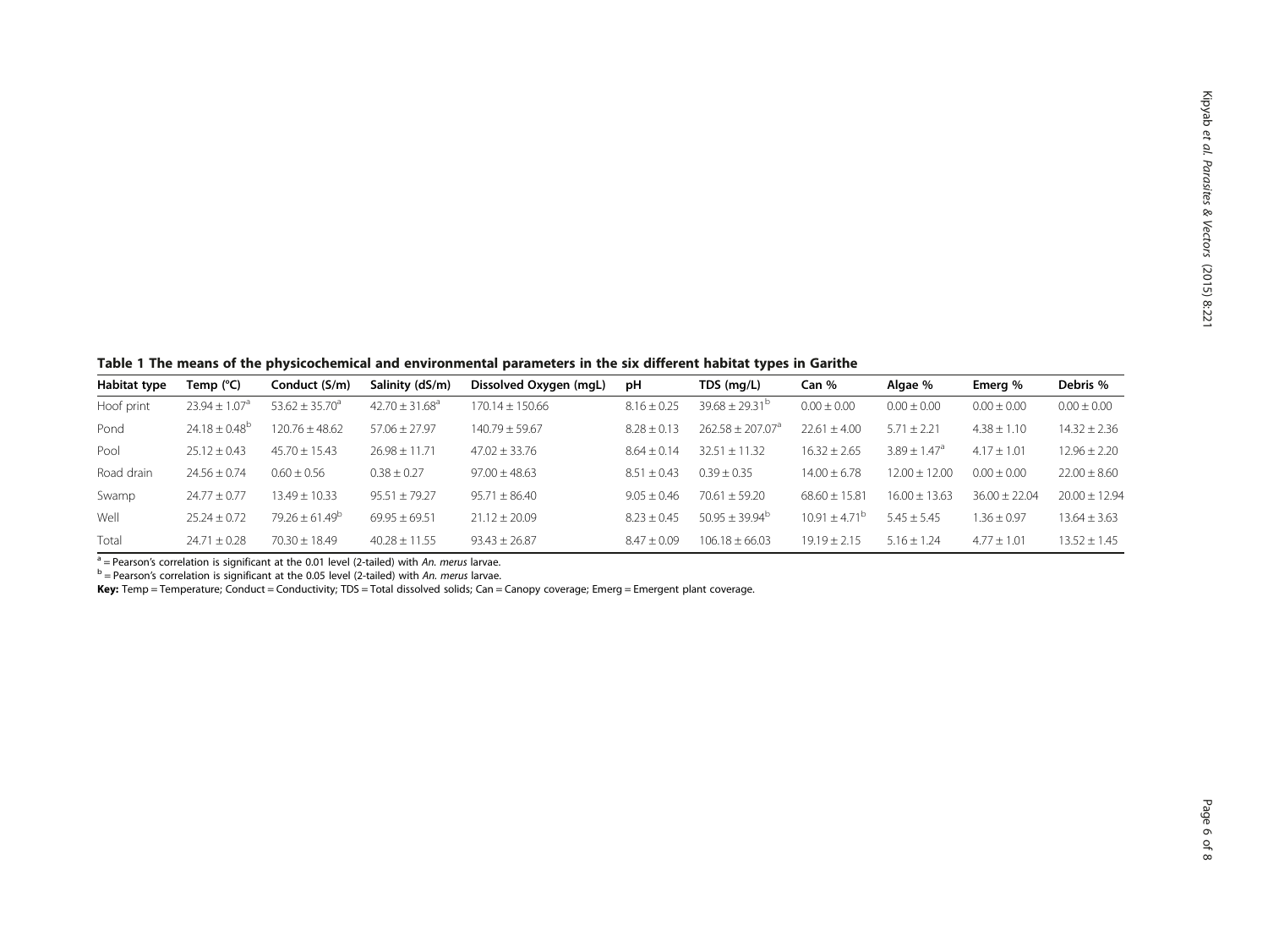| <b>Variables</b> | Temp $(^{\circ}C)$ | Conduct (S/m) | Salinity (dS/m) | DO (mq/L) | рH       | TDS (Mg/L) | Emerg %  | Debris % | Canopy % | Algae % |
|------------------|--------------------|---------------|-----------------|-----------|----------|------------|----------|----------|----------|---------|
| Cond             | $0.233*$           |               |                 |           |          |            |          |          |          |         |
| Sal              | 0.110              | $0.686**$     |                 |           |          |            |          |          |          |         |
| DomgL            | $-0.006$           | $-0.124$      | $-0.075$        |           |          |            |          |          |          |         |
| PH               | $-0.103$           | 0.028         | $-0.030$        | 0.158     |          |            |          |          |          |         |
| <b>TDS</b>       | 0.173              | 0.115         | 0.070           | $-0.063$  | $-0.126$ |            |          |          |          |         |
| Emerg %          | $-0.048$           | $-0.048$      | $-0.039$        | 0.019     | 0.031    | $-0.043$   |          |          |          |         |
| Debris %         | $-0.099$           | $-0.012$      | 0.034           | $-0.104$  | $-0.060$ | $-0.031$   | 0.104    |          |          |         |
| Can %            | $-0.142$           | 0.083         | $-0.062$        | $-0.173$  | 0.095    | $-0.050$   | $0.160*$ | 0.088    |          |         |
| Algae %          | 0.117              | 0.017         | $-0.046$        | $-0.022$  | $-0.105$ | $0.394**$  | $-0.049$ | $-0.015$ | $-0.042$ |         |
| An. merus        | $0.346**$          | 0.189         | $0.264*$        | $-0.200$  | $-0.062$ | 0.142      | $-0.096$ | $-0.088$ | $-0.029$ | 0.151   |

<span id="page-6-0"></span>Table 2 Pearson's correlations (coefficient of correlations) between the various physicochemical parameters

KEY:

\*Correlation is significant at the 0.05 level (2-tailed).

\*\*Correlation is significant at the 0.01 level (2-tailed).

Temp = Temperature; Conduct = Conductivity; DO = Dissolved oxygen; TDS = Total dissolved solids; Can = Canopy coverage; Emerg = Emergent plant coverage.

and this could be the reason for the survival of An. merus in wells and hoof prints in Garithe. Further, canopy coverage is known not to favour survival of the larvae of An. gambiae complex [\[25,26\]](#page-7-0) where there was a significant negative correlation of the occurrence of An. gambiae larvae with canopy cover and emergent plants in natural habitats. It was interesting to note that in Garithe canopy coverage showed to be a significant factor with the occurrence of An. merus larvae in wells; the findings of [\[25,26](#page-7-0)] could be due to the fact that the studies were done in the Kenyan Highlands which is environmentally different from the Kenyan Coast.

#### Conclusions

The An. merus larvae as they develop in their aquatic habitats are affected by the physicochemical and environmental parameters present in the habitats. Habitat types also play a role in influencing the abundance and survivorship of the larvae. The survivorship and abundance of larvae in turn affect the production of the adult An. merus, which may or may not transmit malaria.

#### Competing interests

The authors declare that they have no competing interests.

#### Authors' contributions

PCK, BK, CM and JM conceived, planned and interpreted the study results and wrote the paper. PCK directed and performed the field and laboratory experiments, CM and BK facilitated field and laboratory experiments by selecting study sites, JM assisted in obtaining local clearance from community leaders and also performed statistical analysis. All authors read and approved the final manuscript.

#### Acknowledgements

The study was funded by KEMRI – Kilifi. We are grateful to Mr. Joseph Nzovu for the technical support in the laboratory. We also thank Festus Yaa, David Shida, Gabriel Nzai and Hesbon Njue for their technical support in the field. We thank the people of Garithe and the KEMRI Malindi team for their co-operation and support.

#### Author details

<sup>1</sup> Kenya Medical Research Institute - Centre for Geographic Medicine Research-Coast, P.O Box 428, 80108 Kilifi, Kenya. <sup>2</sup>Malaria Public Health Department, KEMRI-Wellcome Trust Research Programme, P.O. Box 43640, 00100 Nairobi, Kenya. <sup>3</sup>Moi University, P.O Box 3900, 30100 Eldoret, Kenya.

#### Received: 22 July 2014 Accepted: 20 March 2015 Published online: 11 April 2015

#### References

- 1. Breman JG, Egan A, Keusch GT. The intolerable burden of malaria: a new look at the numbers. Am J Trop Med Hyg. 2001;64:iv–vii.
- 2. Kipyab PC, Khaemba BM, Mwangangi JM, Mbogo CM. The Bionomics of Anopheles merus (Diptera:Culicidae) Along the Kenyan Coast. Parasit Vectors. 2013;6:37.
- 3. Jean-Mitchel PT, Duchemin JB, Marrama L, Rabarison P, Le Goff G, Rajaonarivelo V, et al. Distribution of the species of the Anopheles gambiae complex and first evidence of Anopheles merus as a malaria vector in Madagascar. Malaria J. 2003;2(1):33.
- 4. Temu EA, Minjas JN, Coetzee M, Hunt RH, Shift CJ. The role of four anopheline species (Diptera: Culicidae) in malaria transmission in coastal Tanzania. Trans R Soc Trop Med Hyg. 1998;92(2):152–8.
- 5. Mosha FW, Mutero CM. The influence of salinity on larval development and population dynamics of Anopheles merus Donitz (Diptera:Culicidae). Bull Entomol Res. 1982;72:119–28.
- 6. White GB. Comparative studies of sibling species of Anopheles gambiae Giles complex (Diptera: Culicidae). III. The distribution, ecology, behaviour and vectorial importance of species D in Bwamba County, Uganda, with an analysis of biological, morphological and cytogenetical relationships of Ugandan species D. Bull Entomology. 1973;63:65–97.
- 7. Coetzee M, Craig M, Le Sueur D. Effects of salinity on the larvae of some Afrotropical Anopheline mosquitoes. Med Vet Entomol. 1988;2 (4):385–90.
- 8. Mwangangi JM, Mbogo CM, Muturi E, Nzovu J, Githure J, Yan G, et al. Spatial distribution and habitat characterization of Anopheles larvae along the Kenyan coast. J Vect Borne Dis. 2007;44:1–8.
- 9. Service MW. Mortalities of the immature stages of species B of the Anopheles gambiae complex in Kenya: comparison between rice fields and temporary pools, identification of predators, and effects of insecticidal spraying. J Med Entomol. 1977;13:535–45.
- 10. Sunahara T, Ishizaka K, Mogi M. Habitat size: a factor determining the opportunity for encounters between mosquito larvae and aquatic predators. J Vect Ecol. 2002;29(2):331–9.
- 11. Gimning JE, Ombok M, Otieno S, Kaufman MG, Vulule JM, Walker ED. Density-dependent development of Anopheles gambiae (Diptera: Culicidae) larvae in artificial habitats. J Med Entomol. 2002;39(1):162–72.